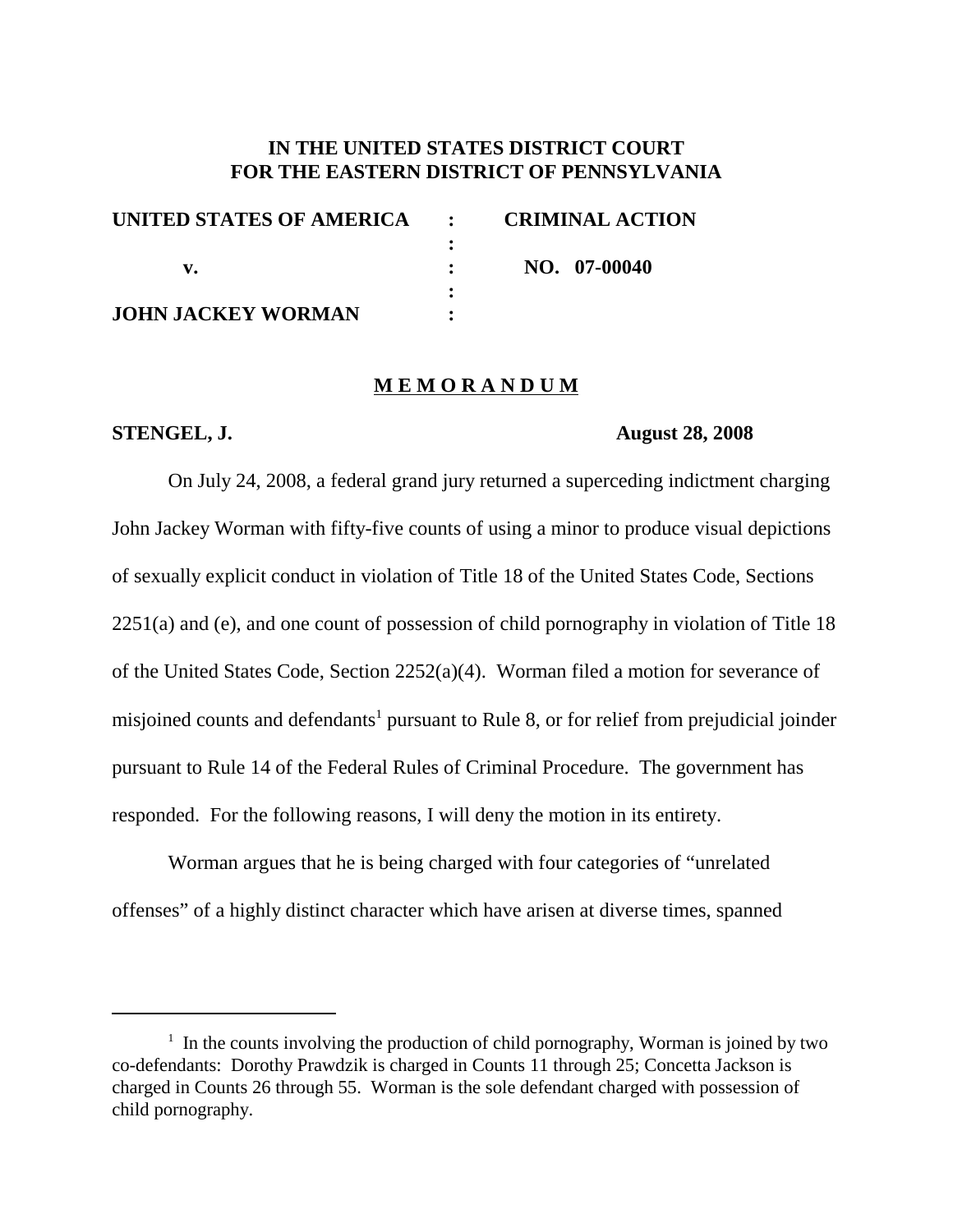different periods, and involved different victims. <sup>2</sup> In fact, he argues, because he is the only common thread in the charges, there is little or no evidentiary overlap between them.

Worman insists that he receive a separate trial for each of these four "categories" because evidence of the distinct offenses presented to the same jury would result in the jury becoming so inflamed that there would be an increased tendency to find him guilty of all charges. He stresses that the indictment lacks the requisite connection or transactional nexus between the counts.

Worman also argues that joinder of his co-defendants is improper because it is not apparent on the face of the indictment that all of the defendants were part of the same series of acts, or that the offenses charged were part of one overall scheme about which all defendants knew and in which they all participated. Worman insists that the charges here set forth different combinations of defendants, different victims and factually distinct means and methods, and thus he should receive a separate trial.<sup>3</sup>

<sup>&</sup>lt;sup>2</sup> These four categories are: (1) counts involving images of sex acts with Worman and teenaged girls; (2) other counts involving images of Prawdzik undressing children; (3) others involving pictures taken by a camera hidden in the bathroom that show the children using the facilities; (4) and still others involving images of Worman having sex with infants.

<sup>&</sup>lt;sup>3</sup> For example, Worman argues that the counts involving the hidden camera are separate and distinct from the remaining images in the indictment. These images, however, depict minor victims as they showered, bathed, and used the facilities, and as such, are classified as acts of "child molestation," as defined by Congress in the Child Pornography and Prevention Act of 1996, Pub. L. No. 104-208, and Rule 414(d)(2) of the Federal Rules of Evidence. Moreover, these images are certainly of a similar character and part of the same series of acts as the defendant's sexual abuse of all the other children named in the indictment. See United States v. Hersh, 297 F.3d 1233, 1242 ( $11<sup>th</sup>$  Cir. 2002) (defendant's acts of traveling to engage in sexual activity with a minor and possession of child pornography were ruled to be similar, in that they (continued...)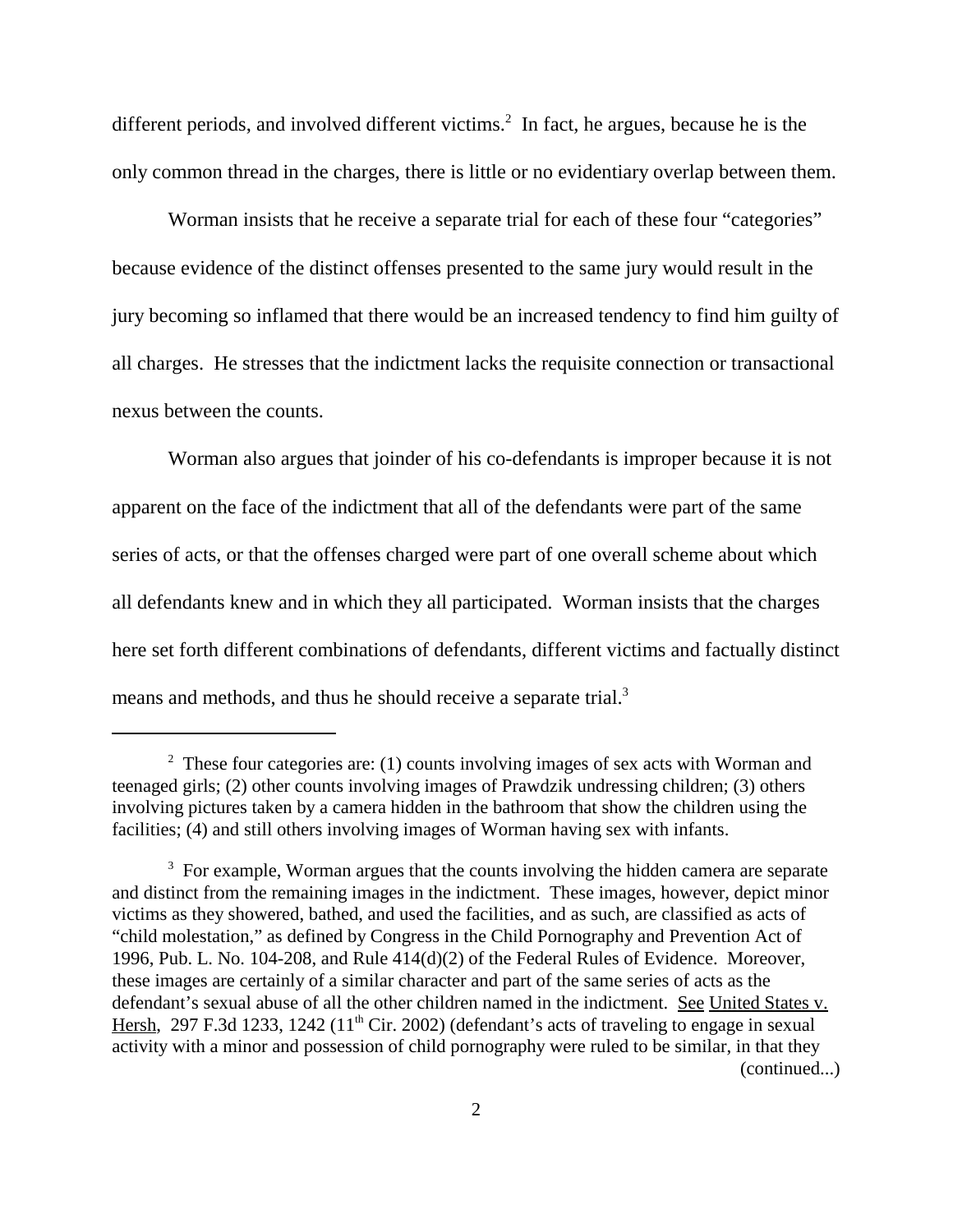Rule 8 of the Federal Rules of Criminal Procedure governs joinder of both

offenses and defendants. In a case with multiple defendants, however, only Rule 8(b)

applies. The Third Circuit has held that "Rule  $8(a)^4$  'dealing with the joinder of offenses,

applies only to prosecutions involving a single defendant' and that in a multi-defendant

case such as this, 'the tests for joinder of counts and defendants are merged in Rule

8(b).'" United States v. Irizarry, 341 F.3d 273, 287 (3d Cir. 2003) (quoting United States

v. Somers, 496 F.2d 723, 729 n.8 (3d Cir. 1974)). Rule 8(b) provides that:

The indictment or information may charge two or more defendants if they are alleged to have participated in the same act or transaction, or in the same series of acts or transactions, constituting an offense or offenses. The defendants may be charged in one or more counts together or separately. All defendants need not be charged in each count.

See United States v. Eufrasio, 935 F.2d 553, 567 (3d Cir. 1991) (as long as the crimes

charged are allegedly a single series of acts or transactions, separate trials are not

 $\alpha^3$ (...continued)

reflected his repeated participation in the sexual exploitation of minors); United States v. Bentley, 475 F.Supp.2d 852, 858-59 (N.D. Iowa 2007) (defendant's prior acts of sexual molestation of two minor victims was admissible in defendant's trial for manufacturing and transportation of child pornography, because "the child pornographer, like the child rapist, displays a sexual interest in children"); United States v. Riccardi, 258 F.Supp.2d 1212, 1230 (D. Kan. 2003) (where the court upheld joinder, recognizing that offenses of possession of child pornography and attempt to induce a minor to engage in an illegal sex act differed "slightly," but that the underlying culpable conduct was the same: an intent to engage in sexual activity with a child).

 $4$  Rule 8(a) provides that "the indictment or information may charge a defendant in separate counts with two or more offenses if the offenses charged – whether felonies or misdemeanors or both – are of the same or similar character, or are based on the same act or transaction, or are connected with or constitute parts of a common scheme or plan." (footnote added).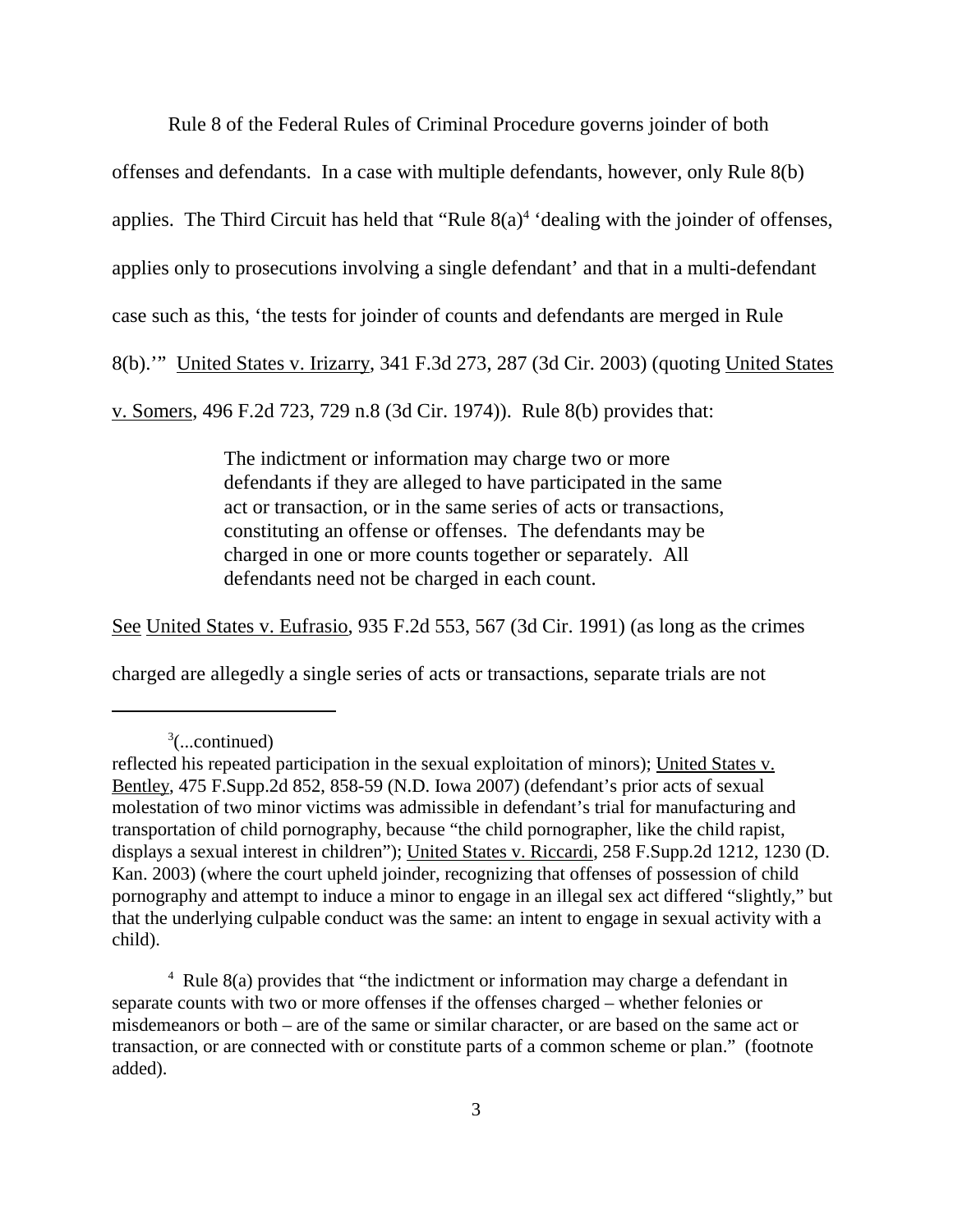required). While each defendant need not be charged with each act in the series, it must be shown that a logical relationship among the offenses exists for the defendants to be properly joined. See United States v. Davis, 397 F.3d 173, 182 (3d Cir. 2005) (joinder proper where court found connection between offenses, despite the fact that the defendants were each charged with drug possession that had nothing to do with the possession by the other defendants).

As Worman properly noted, he is a common thread running throughout all of the charges in this superceding indictment. He is not, however, the only common thread. There are many others. The charges here stem from the same series of acts involving the sexual abuse and exploitation of children. Worman is charged with fifty-five counts of the same offense. Worman is the same defendant named in all fifty-five counts involving the use of minors to produce visual depictions of sexually explicit conduct. For all of those offenses, Worman either took photographs or videotaped the acts. In a majority of the offenses, he is seen fondling his minor victims and having sexual relations with them. Worman then uploaded all of these pictures and/or videotapes to his computer. All of this abuse was allegedly committed where Worman was living at the time. Even the class of victims named in all fifty-five counts is the same: they are children to whom Worman had access in his home. Six of the victims are his stepchildren, four are relatives of codefendant Prawdzik who were in the care of Prawdzik and Worman at the time of the abuse, and the remaining two victims were children whom co-defendant Jackson was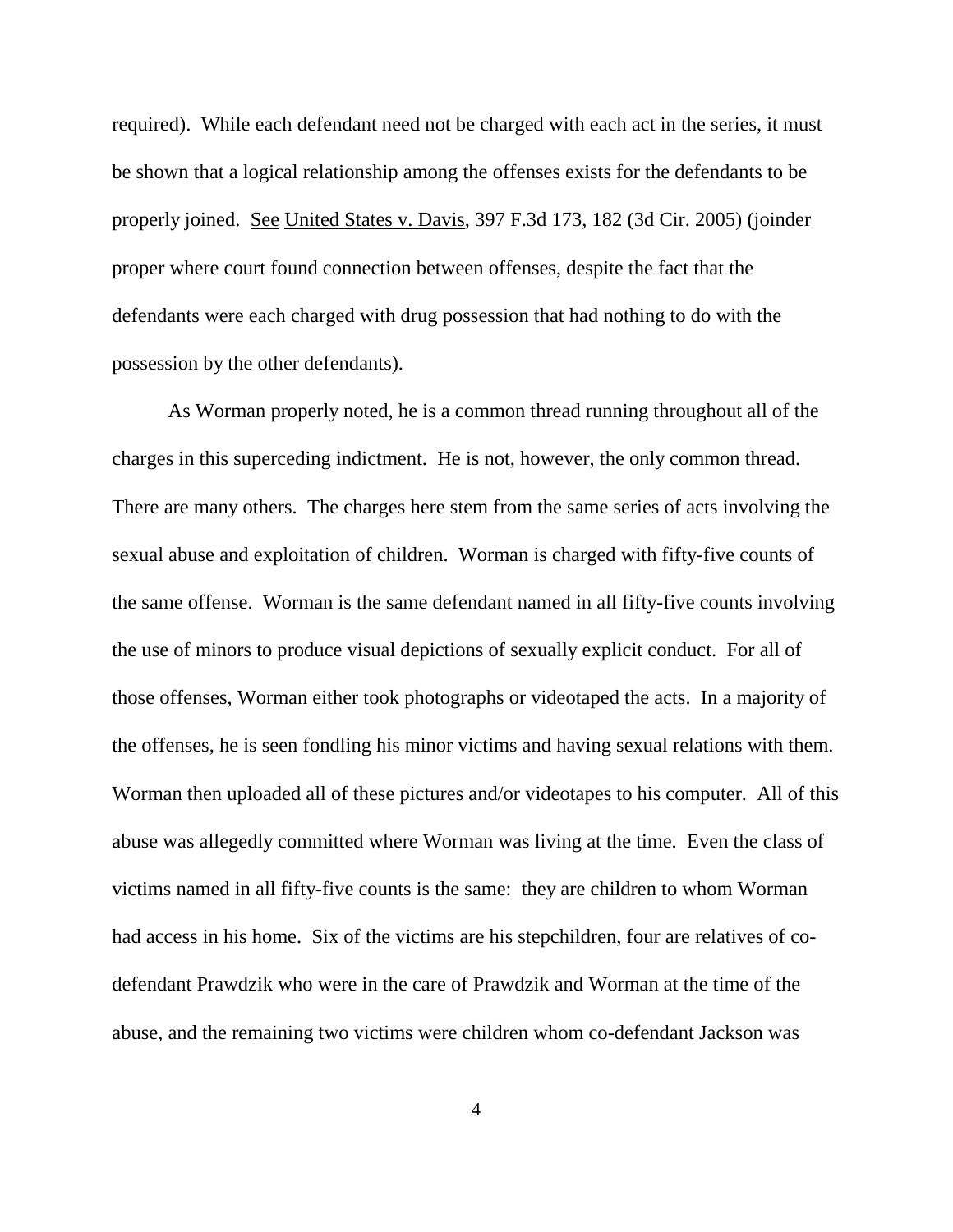babysitting in the home that she shared with Worman. His co-defendants both assisted him during the production of the visual depictions.

The time frame in which Worman allegedly committed each of these offenses also overlaps. The offenses were allegedly committed from 2001 through 2005. There is a time overlap between the individual charges and victims, including an overlap between the four distinct "categories." For example, the dates alleged in Counts 1 through 10, where Worman is the sole defendant, range from March 5, 2001 through October 3, 2002. The range in Counts 11 through 25, where Worman is joined by co-defendant Prawdzik, is from September 2001 through August 2002. The dates in Counts 26 through 55, where Worman is joined by co-defendant Jackson, range from October 21, 2002 through October 26, 2005. Thus, there exists a continuity and logical relationship among these offenses sufficient enough to conclude that they were part of the same series of acts or transactions.

Further, because joinder is designed for judicial economy, an important factor in determining whether transactions are connected is whether evidence supporting the separate counts sufficiently overlaps so that the same evidence would be admissible at separate trials. U.S. v. Sumler, 294 F.3d 579, 584 (3d Cir. 2002) (joinder of drug and gun counts proper because evidence was "inextricably intertwined"). Here, much of the same evidence would have to be introduced and many of the same witnesses would have to be called in multiple trials. For example, the same police officers, FBI agents, forensic

5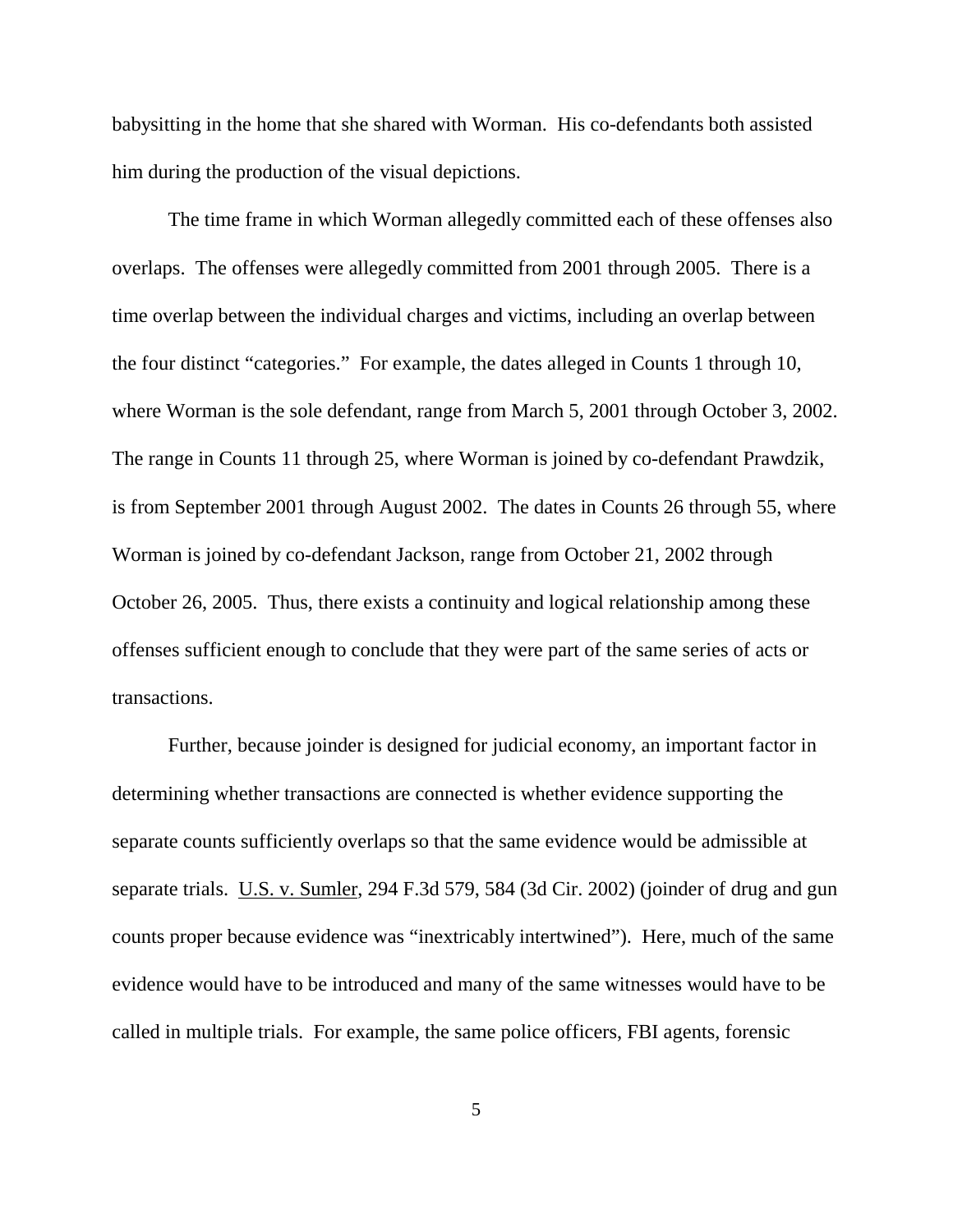analysts, lay witnesses, and even some of the same victims would be forced to testify repeatedly regarding the same alleged sexual abuse by Worman.

Moreover, severance is not required when a case is "relatively straightforward and discrete, not involving overly technical or scientific issues." United States v. Lore, 430 F.3d 190, 205 (3d Cir. 2005) (affirming denial of a motion to sever in a case involving three methods to embezzle union funds). Here, although numerous, the charges against Worman are easily understandable and are neither technical nor scientific in nature. A properly instructed jury presented with well-organized evidence will be able to compartmentalize the evidence against each defendant.

It is also important to note that if the offenses and/or defendants were severed, evidence on each of these counts would still be admissible in each of the separate trials as evidence of the defendants' motive or intent, for example, pursuant to FED.R.EVID. 404(b), and more significantly, their propensity to commit the charged crimes pursuant to FED.R.EVID. 414. Generally, evidence of other crimes, wrongs, or prior bad acts is not admissible to prove character or demonstrate action in conformity with those acts, but may be admitted "for other purposes such as proof of motive, opportunity, intent, preparation, plan, knowledge, identity, or absence of mistake or accident." FED. R. EVID. 404(b). Moreover, Federal Rules of Evidence 413-415 "establish exceptions to the general prohibition on character evidence in cases involving sexual assault and child molestation." Johnson v. Elk Lake Sch. Dist., 283 F.3d 138, 151 (3d Cir. 2002). Thus, in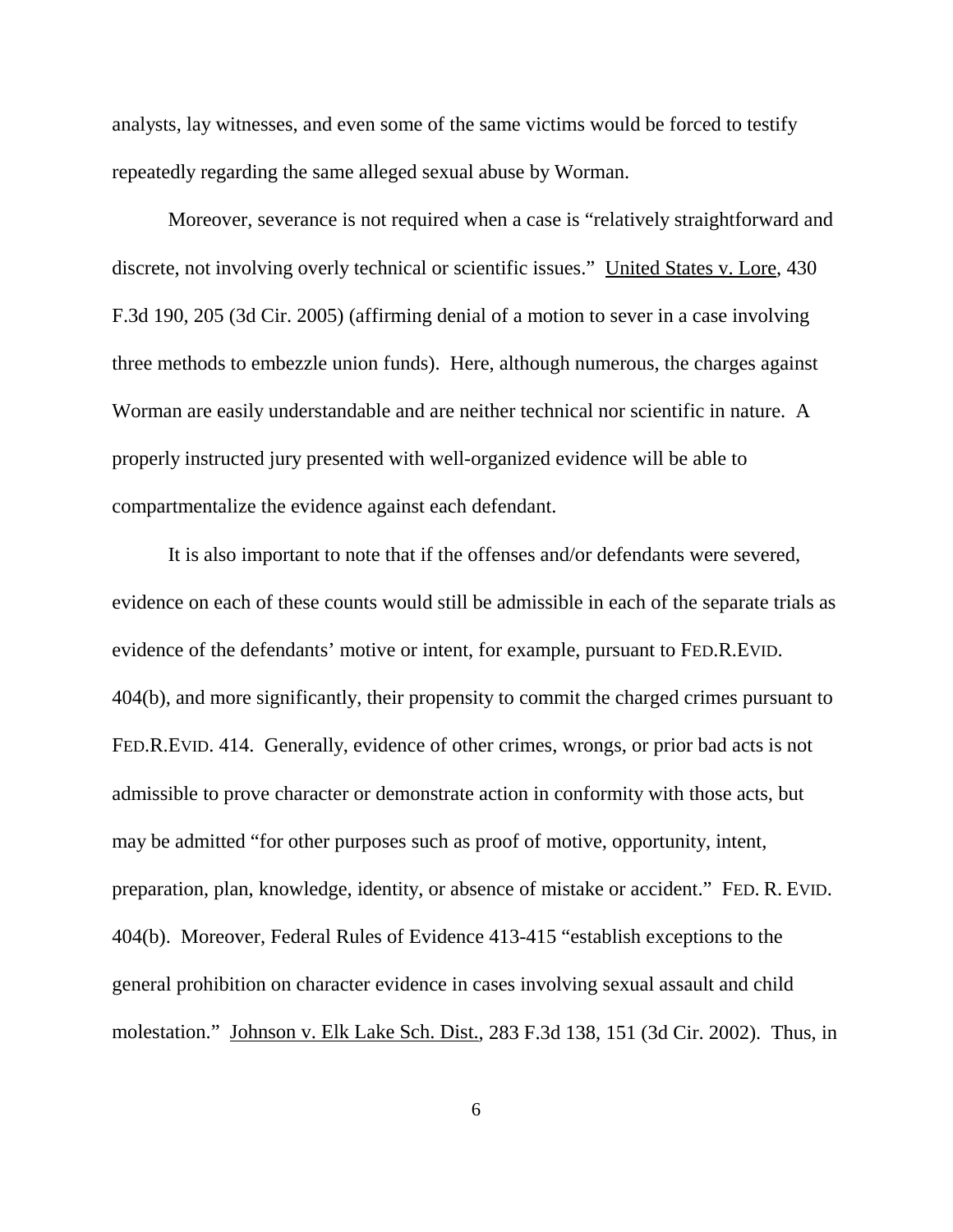child molestation cases, evidence of prior acts potentially is admissible under both Rule 414 or one of the exceptions to Rule 404(b). Accordingly, severance of these offenses is improper because the jury in each of the separate trials would still be entitled to hear evidence of all of the acts of molestation of each of the twelve named victims.

Worman alternatively asks for separate trials pursuant to Rule  $14(a)$ <sup>5</sup> of the Federal Rules of Criminal Procedure because, he argues, his case lacks commonality among the four distinct, unrelated categories of offenses, allegations of a common scheme or design, identity of victims, and similarity of circumstances.

The United States Supreme Court has stated that "[t]here is a preference in the federal system for joint trials of defendants who are indicted together" because joint trials "promote efficiency and 'serve the interest of justice by avoiding the scandal and inequity of inconsistent verdicts.'" Zafiro v. United States, 506 U.S. 534, 537 (1993) (quoting Richardson v. Marsh, 481 U.S. 200, 210 (1987)); see also United States v. Lane, 474 U.S. 438, 449 (1986) (joint trials of defendants named in a single indictment are favored because they "conserve state funds, diminish inconvenience to witnesses and public authorities, and avoid delays in bringing those accused of crime to trial"). Consistent with those aims, a court should grant severance "only if there is a serious risk that a joint trial would compromise a specific trial right of one of the defendants, or prevent the jury

 $5$  Rule 14(a) provides that "if the joinder of offenses or defendants in an indictment, an information, or a consolidation for trial appears to prejudice a defendant or the government, the court may order separate trials of counts, sever the defendants' trials, or provide any other relief that justice requires."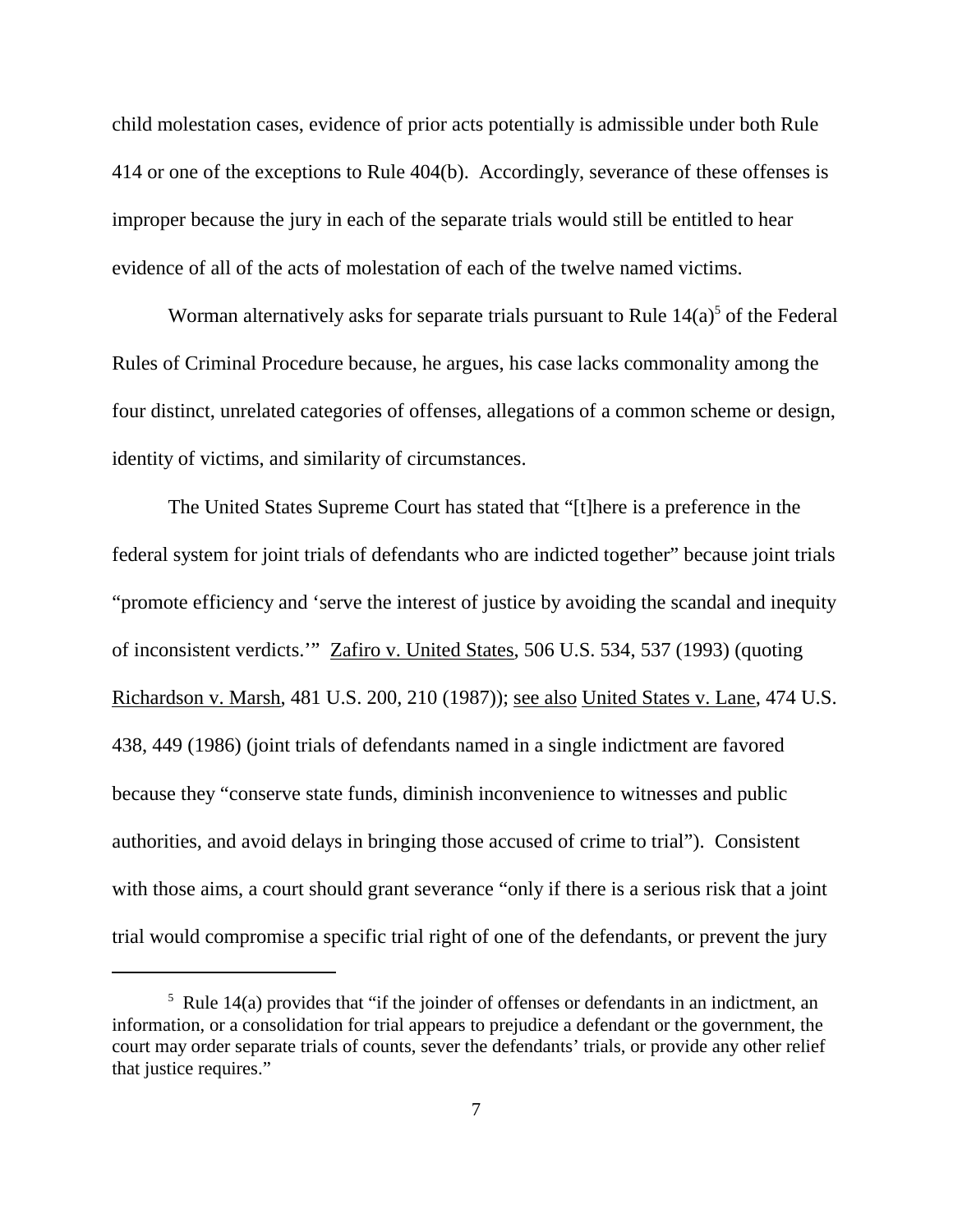from making a reliable judgment about guilt or innocence." Zafiro, 506 U.S. at 539. In determining whether severance is appropriate, "[a] claim of improper joinder under FED. R. CRIM. P. 14 must 'demonstrate clear and substantial prejudice.'" United States v. Gorecki, 813 F.2d 40, 43 (3d Cir. 1987) (quoting United States v. Sebetich, 776 F.2d 412, 427 (3d Cir. 1985)). "The issue is not whether the evidence against a co-defendant is more damaging but rather whether the jury will be able to 'compartmentalize the evidence as it relates to separate defendants in view of its volume and limited admissibility.'" United States v. Davis, 397 F.3d 173, 182 (3d Cir. 2005) (citing United States v. Somers, 496 F.2d 723, 730 (3d Cir. 1974)).

Prejudice should not be found in a joint trial simply because not all evidence adduced is germane to all counts against each defendant or some evidence adduced is more damaging to one defendant than to others. United States v. Balter, 91 F.3d 427, 433 (3d Cir. 1996) (citing United States v. Console, 13 F.3d 641, 655 (3d Cir. 1993). Rather, the court must consider whether the evidence can reasonably be compartmentalized by the jury as it relates to each defendant. United States v. Sandini, 888 F.2d 300, 307 (3d Cir. 1989). "A prejudicial spillover," however, is unlikely where "there is substantial independent evidence of a defendant's guilt." Id. at 307-08.

Nor is a defendant entitled to severance merely because he may have a better chance of acquittal in a separate trial. Zafiro, 506 U.S. at 540. Rather, a defendant seeking to succeed on a motion for severance must "pinpoint 'clear and substantial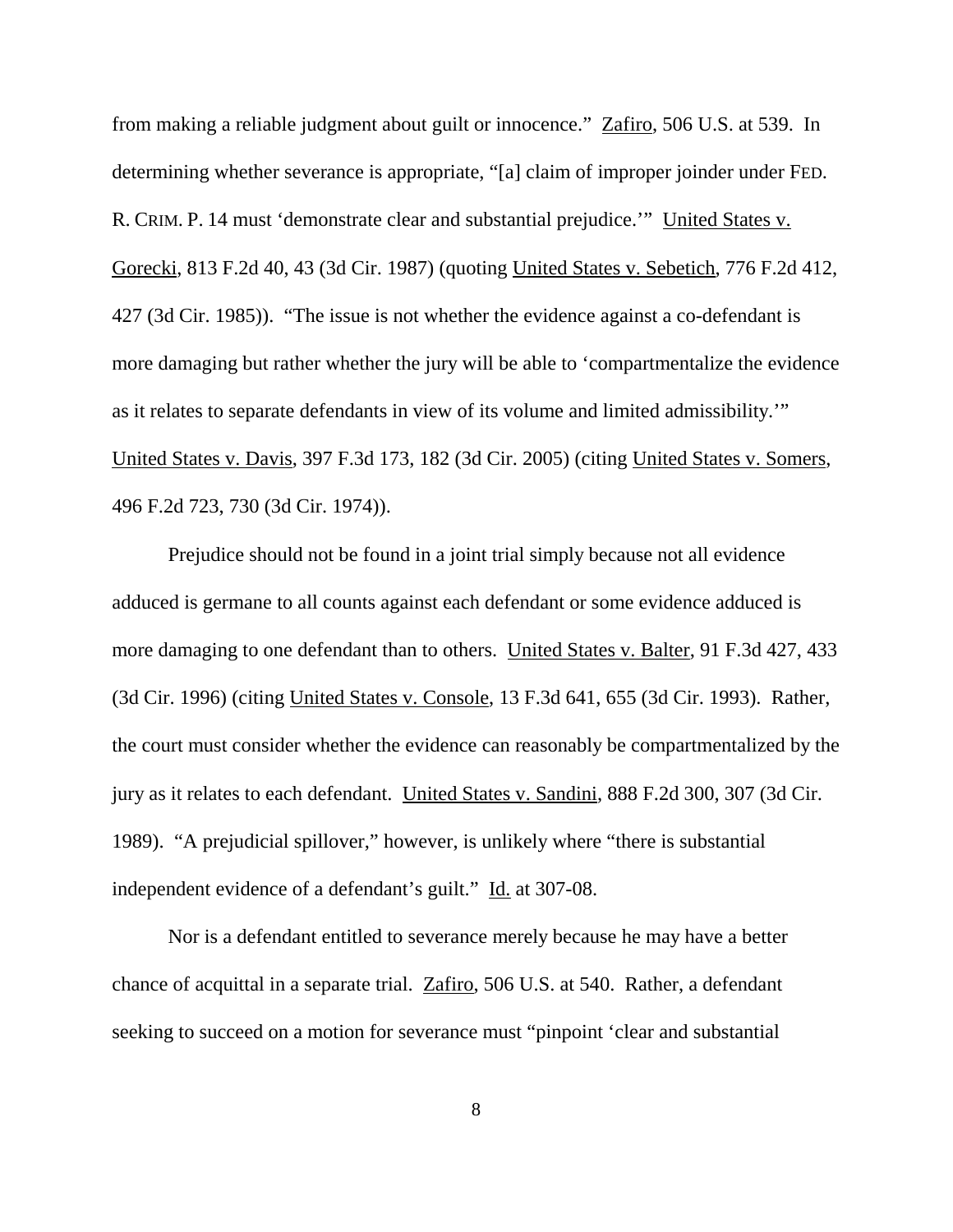prejudice' resulting in an unfair trial." United States v. McGlory, 968 F.2d 309, 340 (3d Cir. 1992) (quoting Eufrasio, 935 F.2d at 568). Given the preference for joint trials noted above, the Supreme Court has held that when defendants are properly joined under Rule 8(b), a district court should grant a Rule 14 motion for severance only "if there is a serious risk that a joint trial would compromise a specific trial right of one of the defendants, or prevent the jury from making a reliable judgment about guilt or innocence." Zafiro, 506 U.S. at 539.

The Third Circuit has noted that prejudice sufficient to warrant severance might occur in the following situations, none of which are germane here: (1) a complex case involving many defendants with markedly different degrees of culpability; (2) a case where evidence that is probative of one defendant's guilt is technically admissible only against a co-defendant; and (3) a case where evidence that exculpates one defendant is unavailable in a joint trial. United States v. Balter, 91 F.3d 427, 432-433 (3d Cir. 1996) (citing Zafiro, 506 U.S. at 539).

Here, the defendants will not be unduly prejudiced as a result of being tried together. Given that the bulk of the evidence in this case deals with identifiable criminal acts, there is little chance of confusion or prejudicial spillover. Each defendant will be convicted or acquitted by their own actions as displayed in the photographs and/or videos. The evidence against one defendant is not likely to taint the evidence of another defendant not named in a particular count of the indictment. A defendant is not entitled

9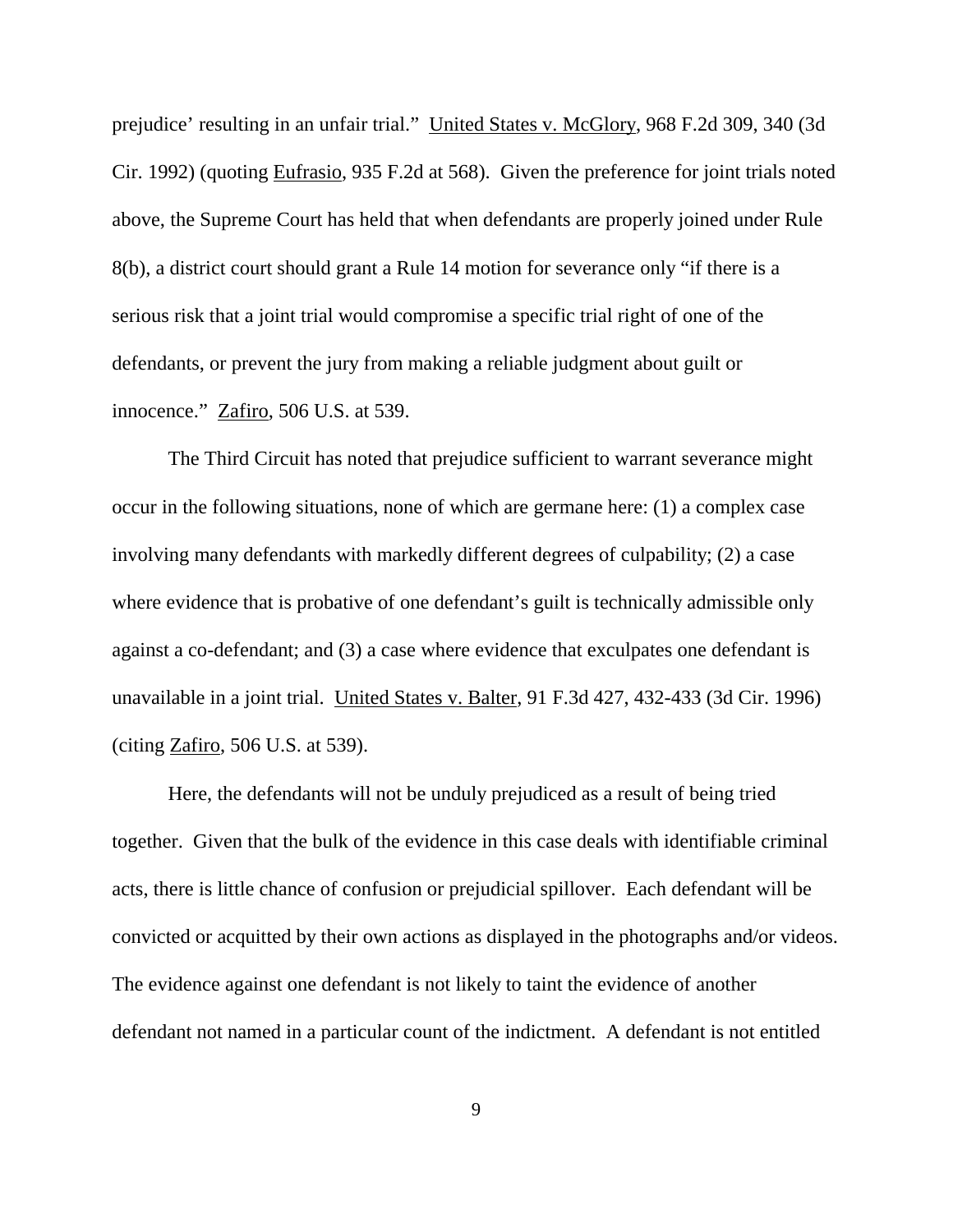to severance merely because he would have a better chance of acquittal if tried separately. Zafiro, 506 U.S. at 540.

In conclusion, severance is an extreme remedy that would require wholesale duplication of effort and an unnecessary waste of judicial resources. For severance, the same witnesses and the same minor victims would have to be called to testify in separate trials. The same evidence would have to be presented in each case. Moreover, evidence for some of the severed counts and/or defendants would still be admissible in the separate trials as evidence of the defendants' motive and intent under Rule 404(b), and their propensity to commit the charged crimes under Rule 414. A cautionary instruction would also assure that the jury would not consider evidence offered against some defendants as to others. Accordingly, I will deny the defendant's motion for severance.

An appropriate Order follows.